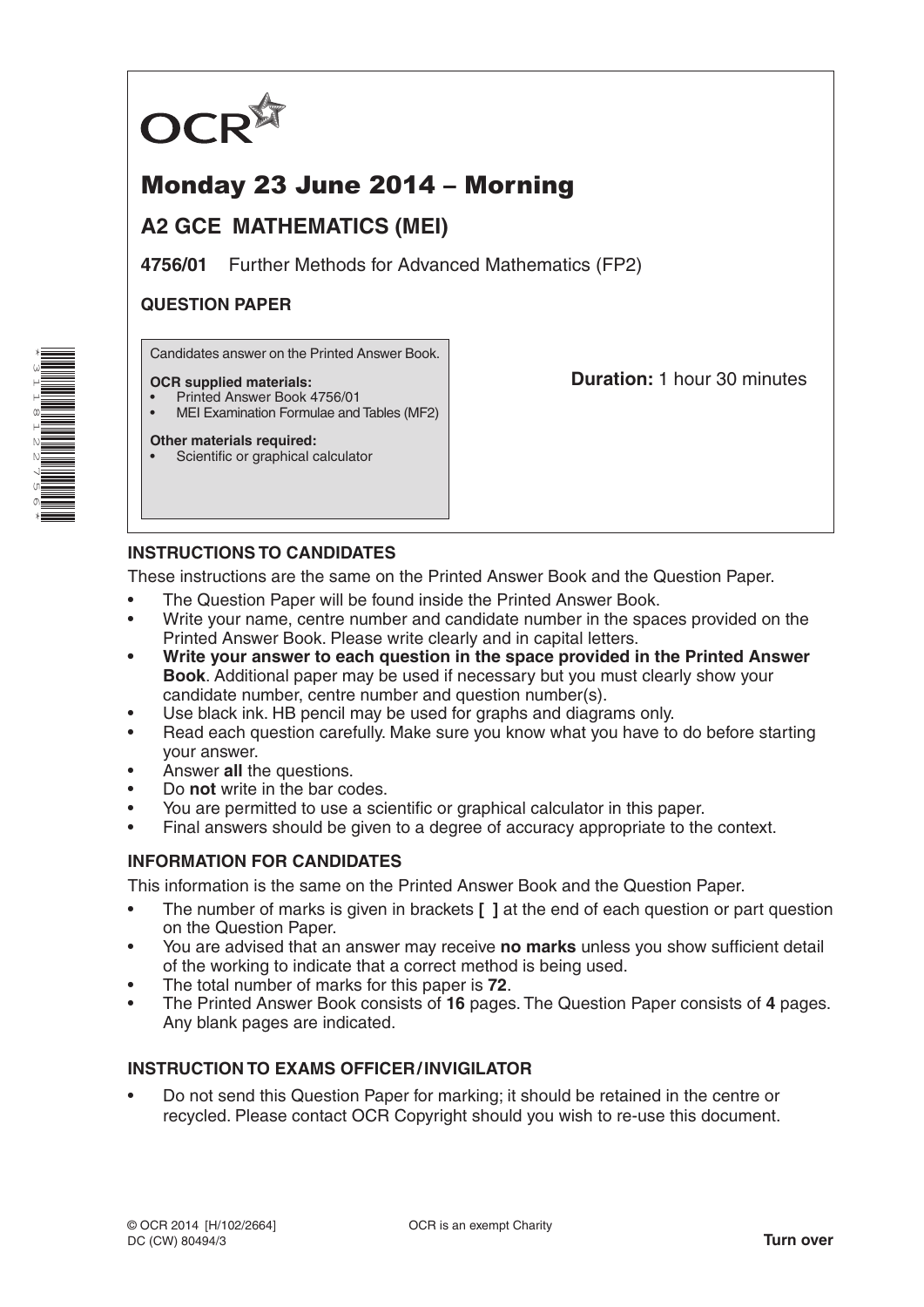#### **Section A** (54 marks)

**1 (a)** Given that  $f(x) = \arccos x$ ,

**(i)** sketch the graph of  $y = f(x)$ , [2]

(ii) show that 
$$
f'(x) = -\frac{1}{\sqrt{1 - x^2}}
$$
, [3]

**(iii)** obtain the Maclaurin series for  $f(x)$  as far as the term in  $x^3$ . . **[7]**

- **(b)** A curve has polar equation  $r = \theta + \sin \theta$ ,  $\theta \ge 0$ .
- **(i)** By considering  $\frac{dr}{d\theta}$  $\frac{dr}{d\theta}$  show that *r* increases as  $\theta$  increases.
	- **(ii)** You are given that  $\sin \theta \approx \theta$  for small  $\theta$ . Find in terms of  $\alpha$  the approximate area bounded by the curve and the lines  $\theta = 0$  and  $\theta = \alpha$ , where  $\alpha$  is small. **[3]**

Sketch the curve for  $0 \le \theta \le 4\pi$ . [4]

**2 (a)** The infinite series *C* and *S* are defined as follows.

$$
C = a\cos\theta + a^2\cos 2\theta + a^3\cos 3\theta + ...,
$$
  

$$
S = a\sin\theta + a^2\sin 2\theta + a^3\sin 3\theta + ...,
$$

where *a* is a real number and  $|a| < 1$ .

By considering  $C + jS$ , show that

$$
S = \frac{a\sin\theta}{1 - 2a\cos\theta + a^2}.
$$

Find a corresponding expression for *C*.

- **(b)** P is one vertex of a regular hexagon in an Argand diagram. The centre of the hexagon is at the origin. P corresponds to the complex number  $\sqrt{3} + j$ .
	- (i) Find, in the form  $x + jy$ , the complex numbers corresponding to the other vertices of the hexagon. **[5]**
	- **(ii)** The six complex numbers corresponding to the vertices of the hexagon are squared to form the vertices of a new figure. Find, in the form  $x + iy$ , the vertices of the new figure. Find the area of the new figure. **[4]**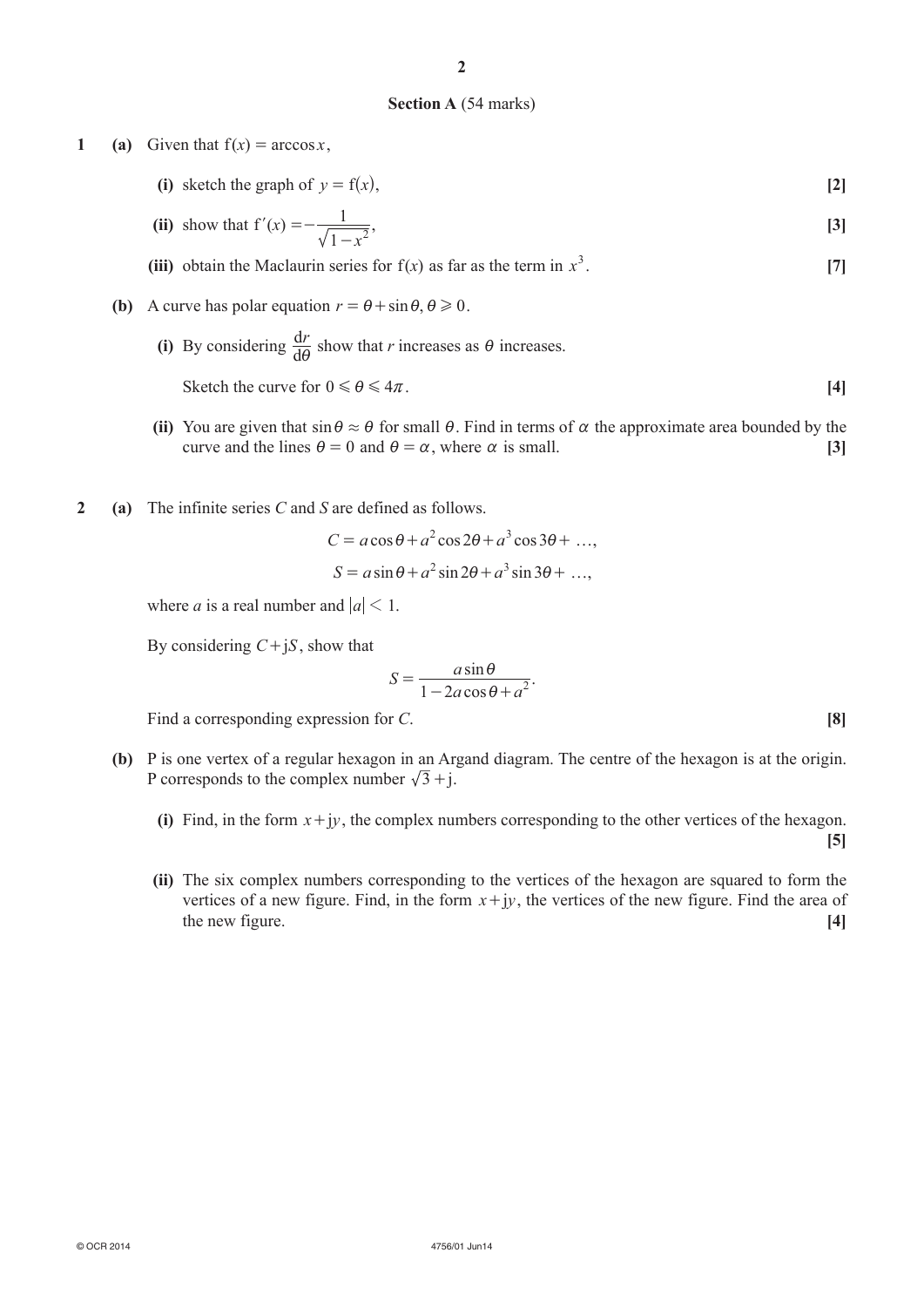**3 (a) (i)** Find the eigenvalues and corresponding eigenvectors for the matrix **A**, where

$$
\mathbf{A} = \begin{pmatrix} 6 & -3 \\ 4 & -1 \end{pmatrix} . \tag{5}
$$

- **(ii)** Write down a matrix **P** and a diagonal matrix **D** such that  $A = PDP^{-1}$ . [2]
- **(b) (i)** The  $3 \times 3$  matrix **B** has characteristic equation

$$
\lambda^3 - 4\lambda^2 - 3\lambda - 10 = 0.
$$

Show that 5 is an eigenvalue of **B**. Show that **B** has no other real eigenvalues. **[4]**

**(ii)** An eigenvector corresponding to the eigenvalue 5 is 2 1 4 -  $\begin{bmatrix} 1 \end{bmatrix}$ .

Evaluate 
$$
\mathbf{B} \begin{pmatrix} -2 \\ 1 \\ 4 \end{pmatrix}
$$
 and  $\mathbf{B}^2 \begin{pmatrix} 4 \\ -2 \\ -8 \end{pmatrix}$ .

Solve the equation 
$$
\mathbf{B} \begin{pmatrix} x \\ y \\ z \end{pmatrix} = \begin{pmatrix} -20 \\ 10 \\ 40 \end{pmatrix}
$$
 for x, y, z. [4]

**(iii)** Show that  $\mathbf{B}^4 = 19 \mathbf{B}^2 + 22 \mathbf{B} + 40 \mathbf{I}$ . [3]

#### **Section B** (18 marks)

**4 (i)** Given that  $\sinh y = x$ , show that

$$
y = \ln(x + \sqrt{1 + x^2}).
$$
 (\*)

Differentiate (\*) to show that

$$
\frac{\mathrm{d}y}{\mathrm{d}x} = \frac{1}{\sqrt{1+x^2}}.\tag{8}
$$

- **(ii)** Find *x x*  $\int \frac{1}{\sqrt{25 + 4x^2}} dx$ , expressing your answer in logarithmic form. **[3]**
- (iii) Use integration by substitution with  $2x = 5 \sinh u$  to show that

$$
\int \sqrt{25+4x^2} \, dx = \frac{25}{4} \left[ \ln \left( \frac{2x}{5} + \sqrt{1+\frac{4x^2}{25}} \right) + \frac{2x}{5} \sqrt{1+\frac{4x^2}{25}} \right] + c,
$$

where  $c$  is an arbitrary constant.  $[7]$ 

#### **END OF QUESTION PAPER**